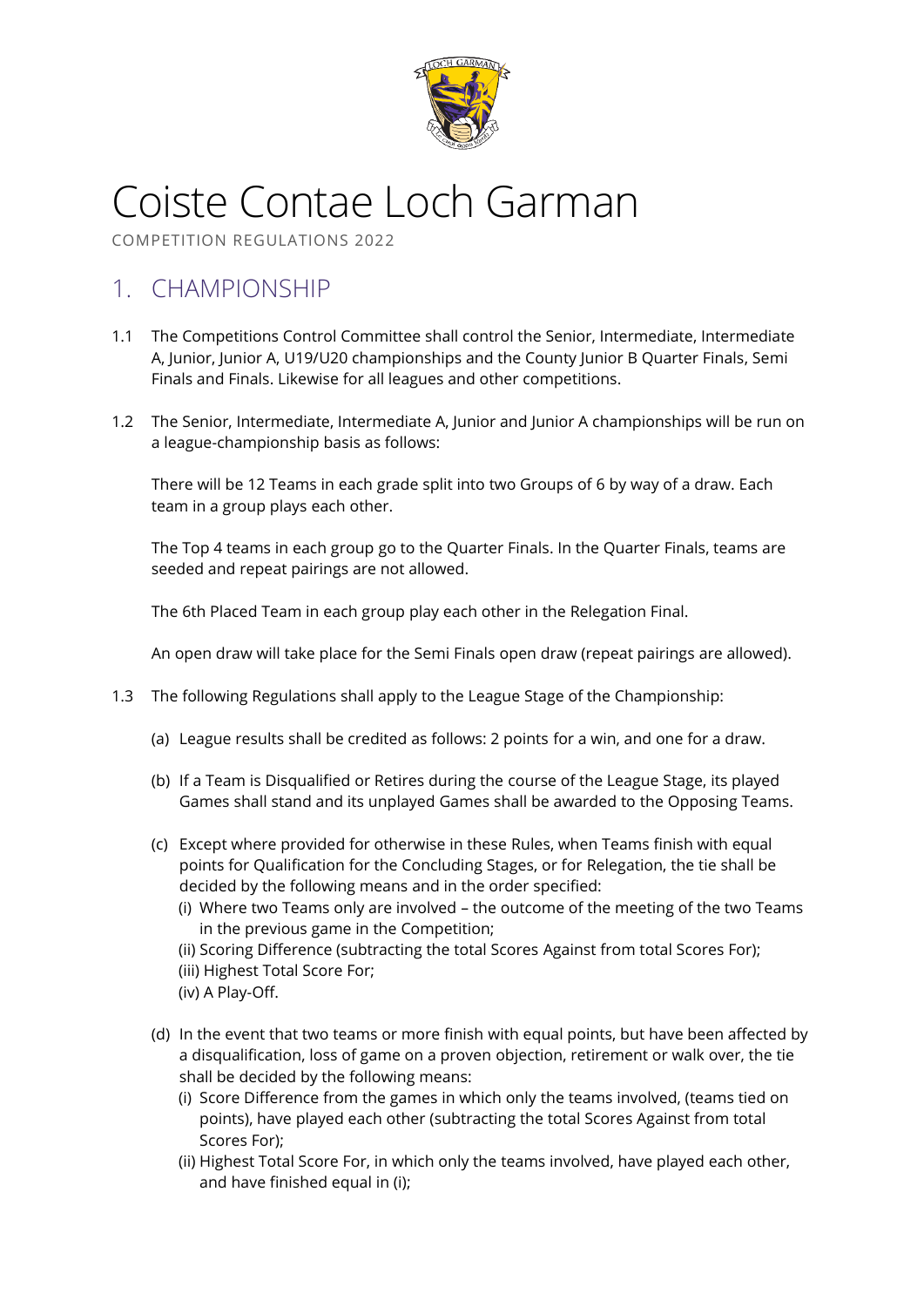(iii) A Play-Off

- (e) A Disqualification shall only affect further participation in the current Championship involved and not the following year's Championship or Qualification for it. In the context of a Disqualification, in any Relegation Process, a Team shall retain the points it has won in the League Stage of the Championship.
- 1.4 Teams will be seeded as follows for the Senior championship draws:
	- 1st seeds: County champions and beaten finalists from the previous year.
	- 2nd seeds: Two beaten semi-finalists from the previous year.
	- The remaining teams are not seeded.
- 1.5 Teams will be seeded as follows for the Intermediate, Intermediate A, Junior and Junior A championship draws:
	- 1st seeds: Two relegated teams from the previous year.
	- 2nd seeds: The beaten finalists from the previous year plus one of the two beaten semi-finalists from the previous year (determined by drawing lots).
	- The remaining teams and the other beaten semi-finalist from the previous year are not seeded.
- 1.6 The three Round 5 group fixtures in each group will be played on the same date and at the same time where the results matter from each game matter as regards to placings, as determined by the CCC.
- 1.7 If there is a clash of colours for championship games, both clubs must contact each other, agree a change, and inform the Runaí CCC of the revised colours on the Wednesday prior to the game. It is the responsibility of both clubs to ensure that there is not a clash of colours in accordance with Riail 6.44 (e) (ii) T.O. 2021. There will be no tossing of coins to decide jersey colours.

*Penalty for breach of Regulation:* Club concerned fined €200 per breach of regulation.

1.8 A fine of €200 will apply for failure to fulfil Championship games with Riail 6.24 T.O. 2021 applied thereafter.

Any club unable to field a team due to COVID will not have fixture rearranged and will have to concede a walkover. No fines will apply to this situation.

1.9 In the event of a draw in County Finals, County Relegation Finals or District Finals, extra time will be played followed by a replay if still level. In the event of a draw in the replay, Winner-on-the-Day regulations will apply. If the fixtures calendar does not allow, the CCC may decide, at their discretion, in the event of a draw, Winner-on-the-Day regulations will apply in County Finals, County Relegation Finals or District Finals.

In all other knockout fixtures, in the event of a draw, Winner-on-the-Day regulations will apply.

1.10 All County Semi Finals and County Finals, where possible, are to be played in enclosed pitches.

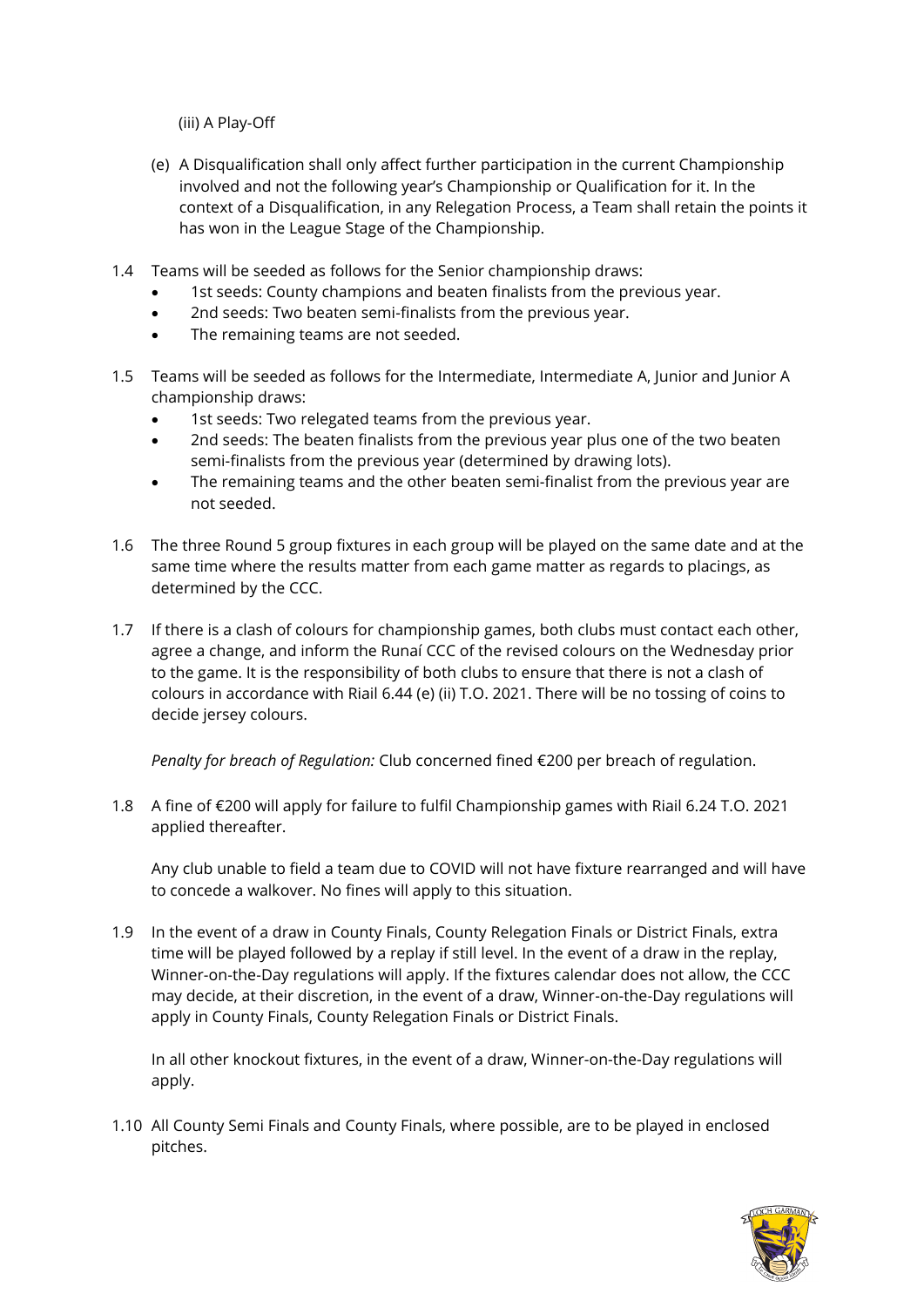- 1.11 Relegation play-offs in the County Championships are to run concurrently, where possible, with the championship games
- 1.12 County Championship games in Senior, Intermediate, Intermediate A, Junior A and Junior B Hurling and Football may be played mid-week during May, June, July and August and September.
- 1.13 Any grade of championship not affected by inter-county panels can continue once all relevant first and second teams have played. A club's first team must have played 1 round before lower grades commence.
- 1.14 All Adult Championship games be played at least 9 days prior to inter-county games.
- 1.15 All adult inter-county players (hurling and football) are to be made available to their clubs for championship matches nine days prior to club championship games.
- 1.16 Junior B Championships to be organised by District Committees on a League-Championship basis, with the structure and number of games, etc. to be determined by the individual District Committees.

The knockout part of District Junior B championships shall commence no earlier than a date set by the CCC being the weekend of Round 2 of the Senior to Junior A Championships in the relevant code.

Junior B County Quarter Finals are to be held on a date set by the CCC being either the weekend of the Senior to Junior A Championship Quarter Finals or Semi Finals in the relevant code. If a District championship has not been completed, the relevant District Committee must nominate a team to represent their District in the County Quarter Finals.

In the Junior B Hurling and Football County Quarter Finals, District Final winners to play a District Final loser from another district on a rotating basis. An open draw will take place for the semi-finals but teams from the same district can only meet in the County Final.

Junior B Teams are not permitted to enter All County Leagues.

The schedule of fixtures for all rounds of Junior B to be notified to clubs in advance of Round 1 commencing.

1.17 Clubs must make their grounds available for Adult Championship games in priority to all other activities. Clubs are asked to inform the CCC at least two weeks in advance (or earlier if possible) of all championship games if their grounds are unavailable due an event already booked in for the venue.

# 2. ALL-COUNTY LEAGUES

2.1 All-County Leagues will be ran on the basis of five divisions as follows:

There will be 12 Teams in each division split into two groups of 6 corresponding with the groups for championship. Each team in a group will play every team in the other group.

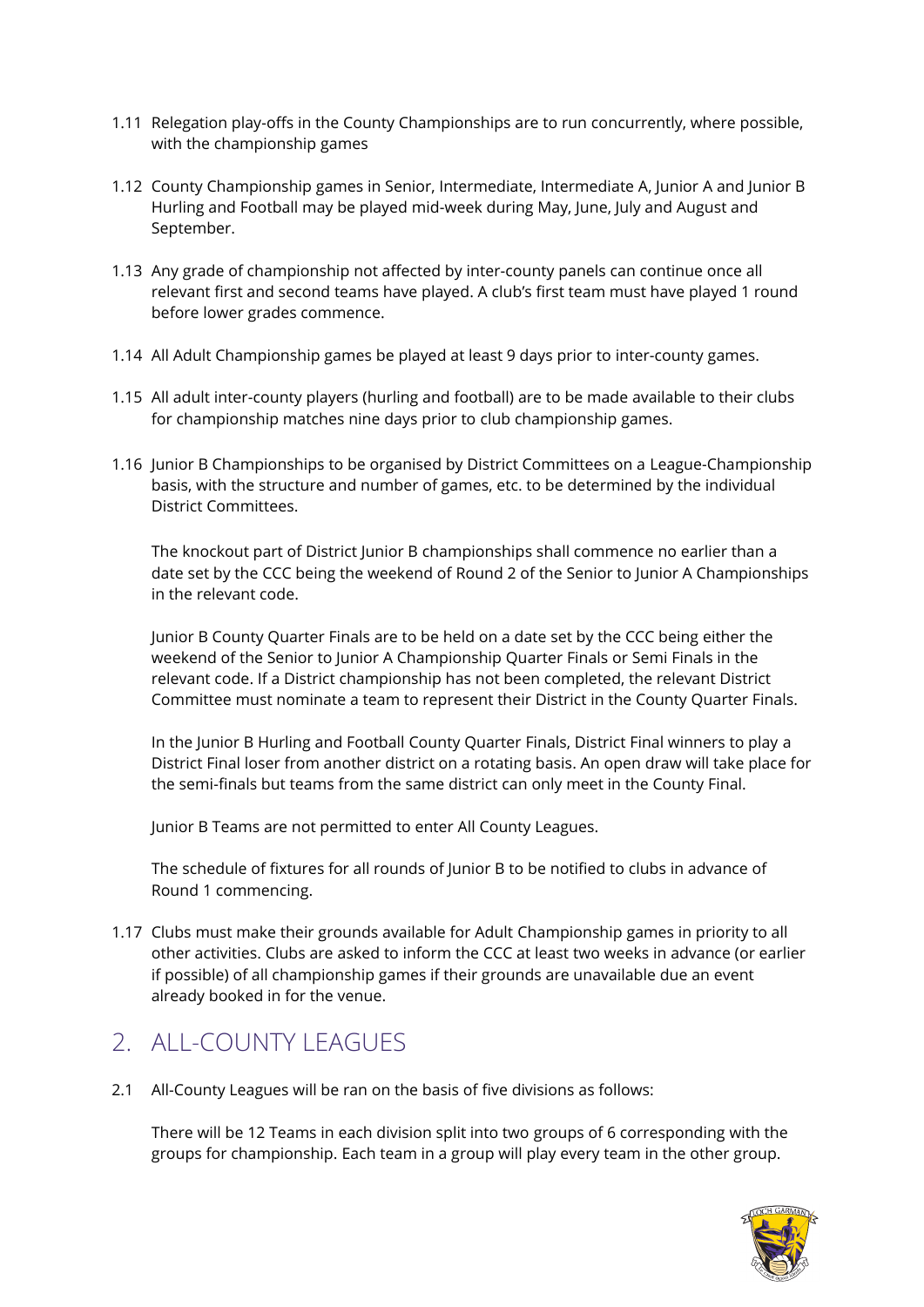The top team in each group will contest the League Final.

There will be no promotion or relegation for leagues in 2023.

League results shall be credited as follows: 2 points for a win, and one for a draw.

If a Team is Disqualified or Retires during the course of the League Stage, its played Games shall stand and its unplayed Games shall be awarded to the Opposing Teams.

Except where provided for otherwise in these Rules, when Teams finish with equal points for Qualification for the League Finals, the tie shall be decided by the following means and in the order specified:

(i) Scoring Difference (subtracting the total Scores Against from total Scores For); (ii) Highest Total Score For;

- (iii)Highest Total Goals For;
- (iv) Draw lots.

In the event that two teams or more finish with equal points, but have been affected by a disqualification, loss of game on a proven objection, retirement or walk over, the tie shall be decided by the following means and in the order specified:

- (i) Score Difference from the games with teams that have not been disqualified, lost a game on a proven objection, retired or given a walk over (subtracting the total Scores Against from total Scores For);
- (ii) Highest Total Score For, from the games with teams that have not been disqualified, lost a game on a proven objection, retired or given a walk over;
- (iii)Highest Total Goals For, in which only the teams involved, have played each other and have finished equal in (i) and (ii); (iv)Draw lots.
- 2.2 In the event of a draw in the League Final, Winner-on-the-Day regulations will apply.
- 2.3 Unlimited Substitutions to be allowed in All County Hurling and Football competitions.
- 2.4 All League games must be played on the scheduled date or before the Wednesday of the second week after the original date or before the Wednesday of the scheduled date for the League Final.
- 2.5 All league walkovers result in a fine of €150. Teams will not be excluded from competing following two or more walkovers in the league and fines will apply to each walkover conceded.

Any club unable to field a team due to COVID will not have fixture rearranged and will have to concede a walkover. No fines will apply to this situation.

2.6 If all league games are not completed before the Wednesday of the scheduled date for the League Final, a fine of €150 will be placed on all teams impacted. If the non-completion of games impacts on determining the teams to play the League Final, the CCC may nominate two teams to take part in the League Final.

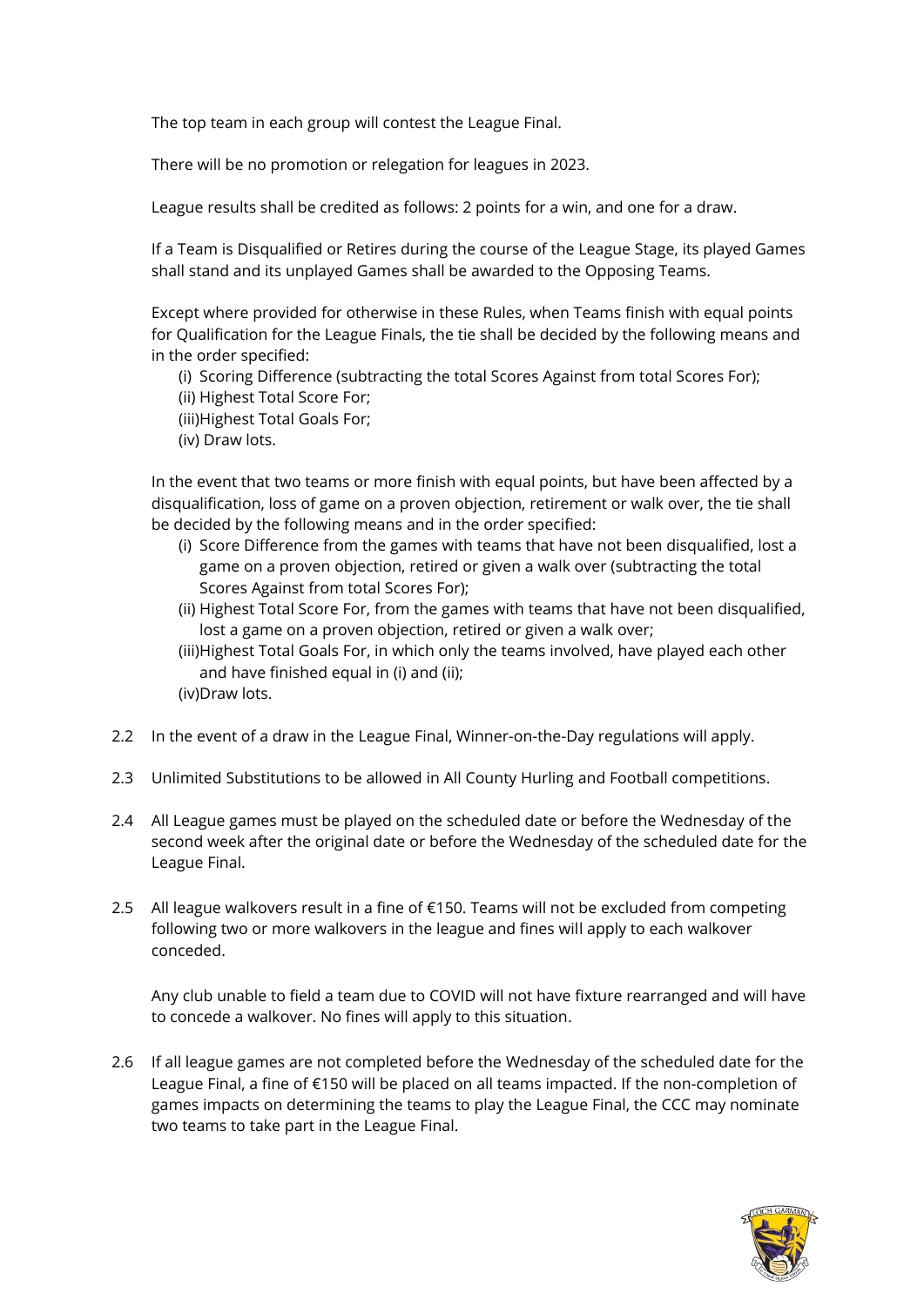2.7 The Competitions Control Committees shall appoint referees for all championship and league games under their control.

When clubs agree to change a league fixture and the appointed Referee is not available to officiate at the re-fixture, the home club must arrange for a replacement Referee.

Furthermore, where the home club is unable to arrange a replacement Referee then the away team should be afforded the opportunity to organise a replacement with the game to be played at the away team's ground.

When all this is completed, both clubs must email their agreement to the Runaí CCC with the amended dates, times, etc. and the name of the Referee who is now going to take charge of the game.

If neither club is able to arrange a replacement Referee, then the game shall go ahead as originally fixed by the CCC.

**Wednesday** prior to the weekend of the game is the latest date to inform the CCC by email of the agreed change.

2.8 If there is a clash of colours for the All-County Leagues, the onus is on the home team to change jerseys. It is the responsibility of the home club to ensure that there is not a clash of colours in accordance with Riail 6.44 (e) (ii) T.O. 2021.

Penalty for breach of Regulation: Club concerned fined €200 per breach of regulation.

# 3. GRADING

### 3.1 Championship Grading

This rule applies to Senior Intermediate, Intermediate A, Junior and Junior A Championships and the knockout stage of the Junior B District and County Championships.

The status of a player will be determined in the first or subsequent rounds by playing in a championship grade in either the league or knockout stages of a championship.

In cases where a club fields three or more teams at championship level in a code, a player may only participate and play at one grade below the level in which he participated the previous year in that code.

For example, a player who plays Senior hurling championship in 2021 and his club field teams at Senior, Intermediate A, Junior & Junior B in 2022 the player is only eligible to play for the Senior or Intermediate A teams in 2022 and is ineligible to play for the Junior and Junior B teams in 2022.

### **U18 Exception**

*(NB: Deviation from Rule and our Byelaws required from Croke Park for the change to this rule)*

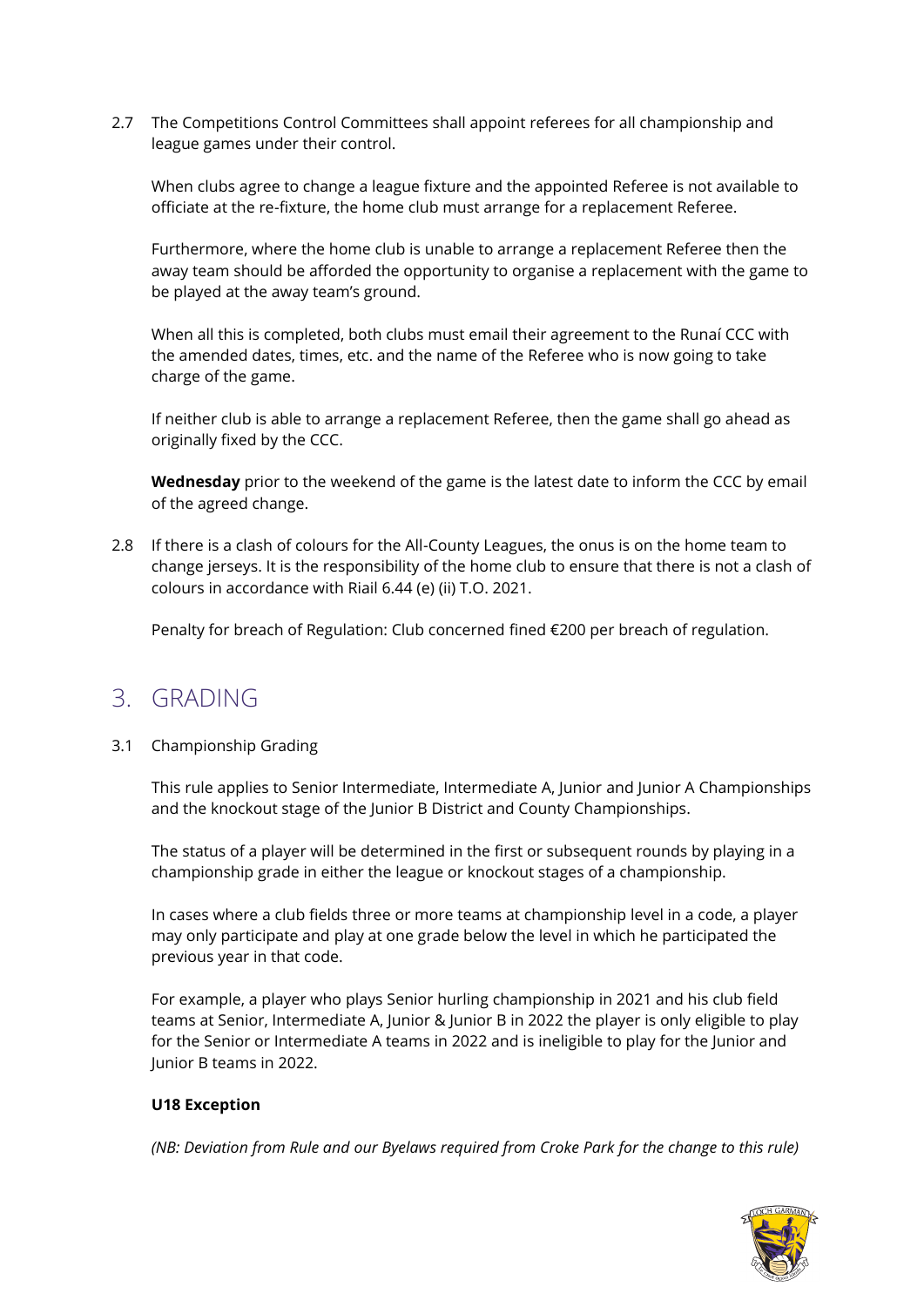The status of an U18 player (first year out of U17 Grade) will be determined by playing two or more games in a championship grade in either the league or knockout stages of championship.

This exception permits the player to play in only one grade of championship in each code in each seven-day period (Friday morning to the following Thursday night). Coming on as a substitute constitutes playing a game.

For example, if an U18 player plays in the Junior B grade for their club's second team on Friday night, they can play again in the Junior B grade on the following Wednesday night (this may occur if there are back matches to be scheduled). However, this player may not play for his club's first team during this seven-day period.

Additionally, as an example, if an U18 player were to play their club's second team in the first week and play for their first team in the second week, they may play for their second team again in the third week. If they were then to play for their first team in the fourth week, being their second game in the first team's grade, they will be no longer eligible to play for their club's second team.

A player availing of this rule who plays for a club's first team may not play, at any stage, with their club's third team for the remainder of the championship year pursuant to Riail 6.20 T.O. 2021.

A player availing of this rule who plays for a club's second team may not play, at any stage, with their club's fourth team for the remainder of the championship year pursuant to Riail 6.20 T.O. 2021.

Team sheets will be checked, and any breach of rule will result in disciplinary action.

*Penalty:* 

On a proven Objection, Award of Game to Opposing team. On an inquiry by the Committee-In-Charge – Forfeiture of Game without Award of Game to Opposing Team, or Fine, depending on the circumstances.

The second team which the 18-year-old fields on is the one to be penalised in the case of the exception.

#### 3.2 First '15' Rule

The First '15' Rule applies to grading for the All-County Leagues and for the League Stage of the Junior B District Championships.

A First '15' must be named to include 15 players who played with the Club's first team in any game of the previous championship year (excluding relegation). A player named on the First '15' may not play All-County League or the League Stage of the Junior B District Championship for a Club's second or subsequent teams.

For Clubs with a third team, a Second '15' must be named to include 15 players in the following order of priority:

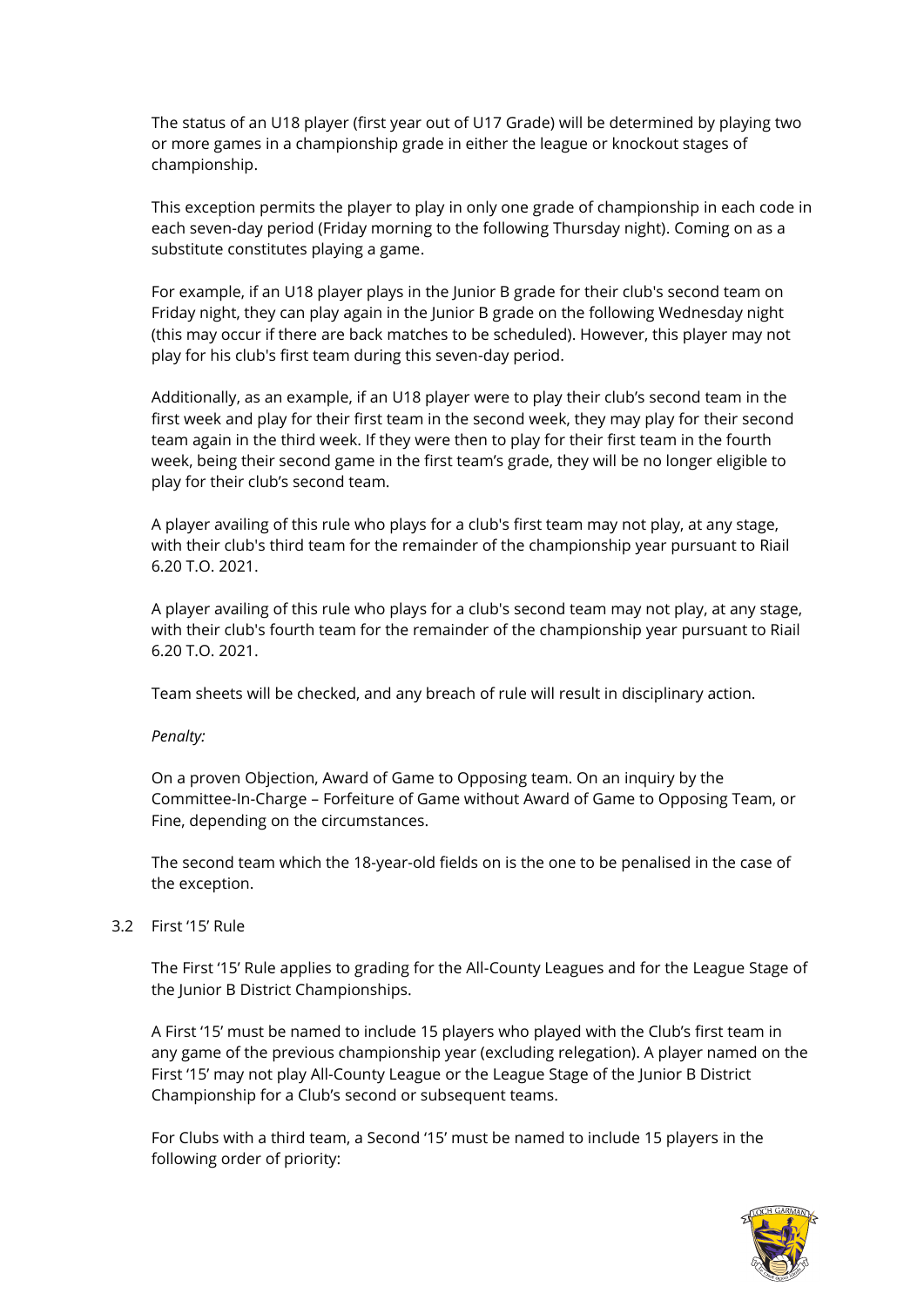- 1. Players who played with the Club's first team in any game of the previous championship year (excluding relegation) that were not included in the First '15'
- 2. Players who played with the Club's second team in any game of the previous championship year (excluding relegation)

A player named on the Second '15' may not play All-County League or the League Stage of the Junior B District Championship for a Club's third or subsequent teams.

For Clubs with a fourth team, a Third '15' must be named to include 15 players in the following order of priority:

- 1. Players who played with the Club's second team in any game of the previous championship year (excluding relegation) that were not included in the Second '15'
- 2. Players who played with the Club's third team in any game of the previous championship year (excluding relegation)

A player named on the Third '15' may not play All-County League or the League Stage of the Junior B District Championship for a Club's fourth or subsequent teams.

If a club has two teams playing in a district Junior B championship, grading rules between the two teams are at the discretion of the District Committee in charge.

A club may make a submission to the CCC for an exception to these rules prior to the commencement of the league and may request a change to their First / Second / Third '15' prior to the second round of the league.

First and subsequent 15 's must be submitted to the CCC on a date set by the CCC and then circulated to all clubs prior to the commencement of leagues.

#### *Penalty*

The penalty for not submitting and/or playing an illegal player will be the loss of points with them being awarded to opponents on a proven objection and loss of points with no awarding on an investigation.

# 4. U19 Championship

4.1 The U19 championships will be run on a league-championship basis as follows:

There will be 8 Teams in each division split into two Groups of 4 based on seeding and geography. Each team in a group plays each other.

The Top 2 teams in each group go to the Semi Finals. In the Semi Finals, teams are seeded and repeat pairings are not allowed. The highest seeded team will have home advantage.

The 3<sup>rd</sup> and 4<sup>th</sup> placed teams in each group go to the Shield Semi Finals. In the Semi Finals, teams are seeded and repeat pairings are not allowed. The highest seeded team will have home advantage.

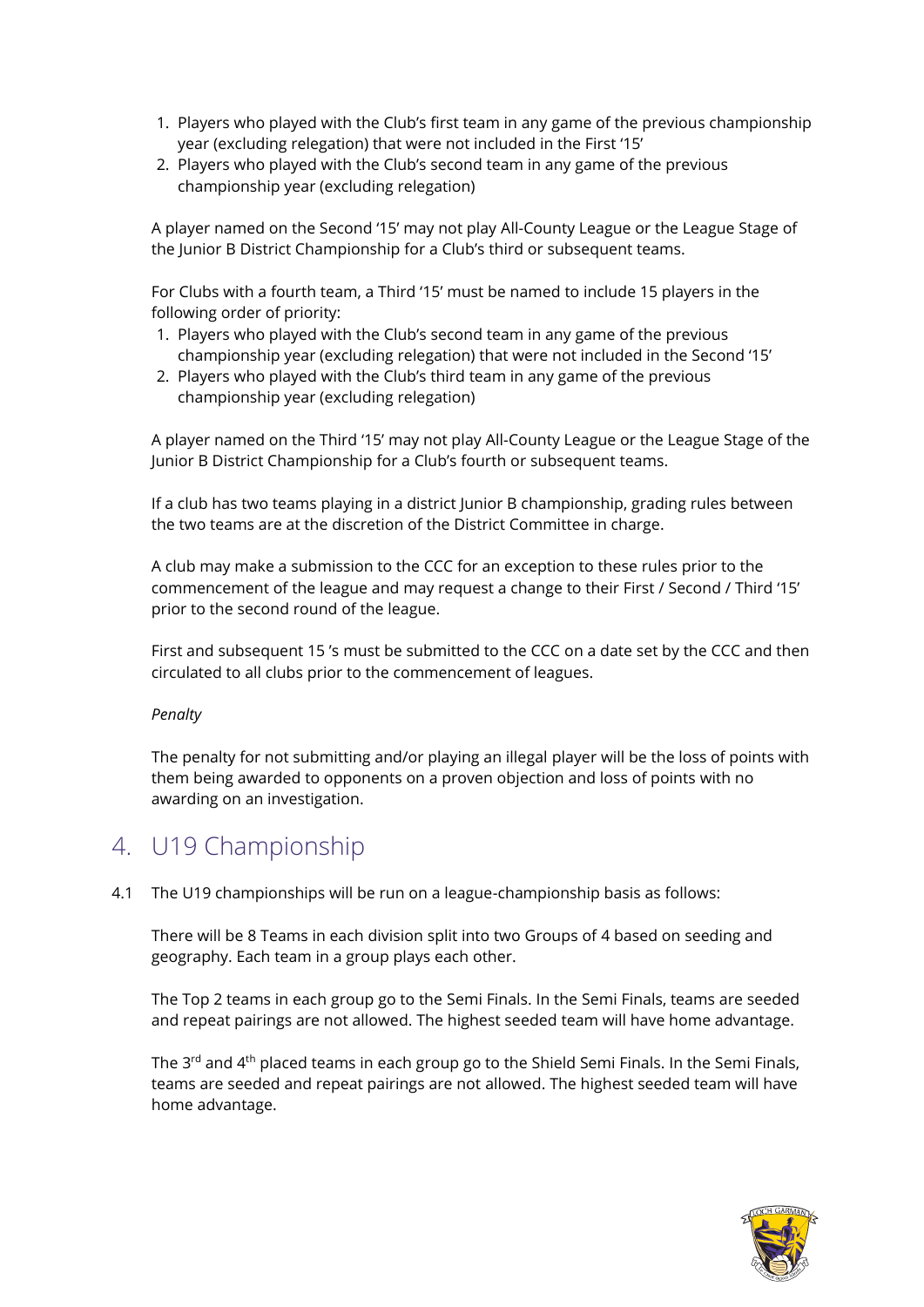Depending on the number of competition entries, the CCC will have discretion to organise a league-based championship to endeavour to guarantee three games to each team that enters.

For 2022, the U19 championships will be organised as follows:

Premier, Division 1, Division 2

- Each Division divided into two Groups of 4 Group A & B
- Championship SFs: 1<sup>st</sup> Group A v 2<sup>nd</sup> Group B; 1<sup>st</sup> Group B v 2<sup>nd</sup> Group A
	- o 1<sup>st</sup> Placed Team has home advantage in SF
	- o Championship Final: Neutral Venue
- *Shield SFs: 3rd Group A v 4th Group B; 3rd Group B v 4th Group A*
	- o *3 rd Placed Team has home advantage in SF*
	- o *Shield Final: Neutral Venue*

Division 3

- One group each team plays each other
	- o Championship Final: 1<sup>st</sup> Placed Team v 2<sup>nd</sup> Placed Team, Neutral Venue
	- o *Shield Final: 3rd Placed Team v 4th Placed Team, Neutral Venue*
- 4.2 Regulation 1.3 shall apply to the League Stage of the Championship.
- 4.3 A fine of €200 will apply for failure to fulfil U19 Championship games with Riail 6.24 T.O. 2021 applied thereafter.

Any club unable to field a team due to COVID will not have fixture rearranged and will have to concede a walkover. No fines will apply to this situation.

- 4.4 In the event of a draw in knockout fixtures, Winner-on-the-Day regulations will apply.
- 4.5 If there is a clash of colours for U19 championship games, both clubs must contact each other and agree a change. It is the responsibility of both clubs to ensure that there is not a clash of colours in accordance with Riail 6.44 (e) (ii) T.O. 2021.

# 5. OTHER REGULATIONS

- 5.1 Where possible and available, all underage Finals to be played in Chadwicks Wexford Park.
- 5.2 All cups for County Championships and Leagues to be returned to the Wexford GAA Office on or before 1st July each year. Clubs are responsible for the cost of any repairs/damages to cups while in their care and should have their club's name engraved on the cup prior to returning it.

An inventory of all cups should be kept in the Wexford GAA Office to include the following information - Year, Competition, Winning Club, Name of Cup, Donated By, Return Date.

A fine of €500 to be imposed on a club if a cup is not returned on time and in the condition in which it was presented.

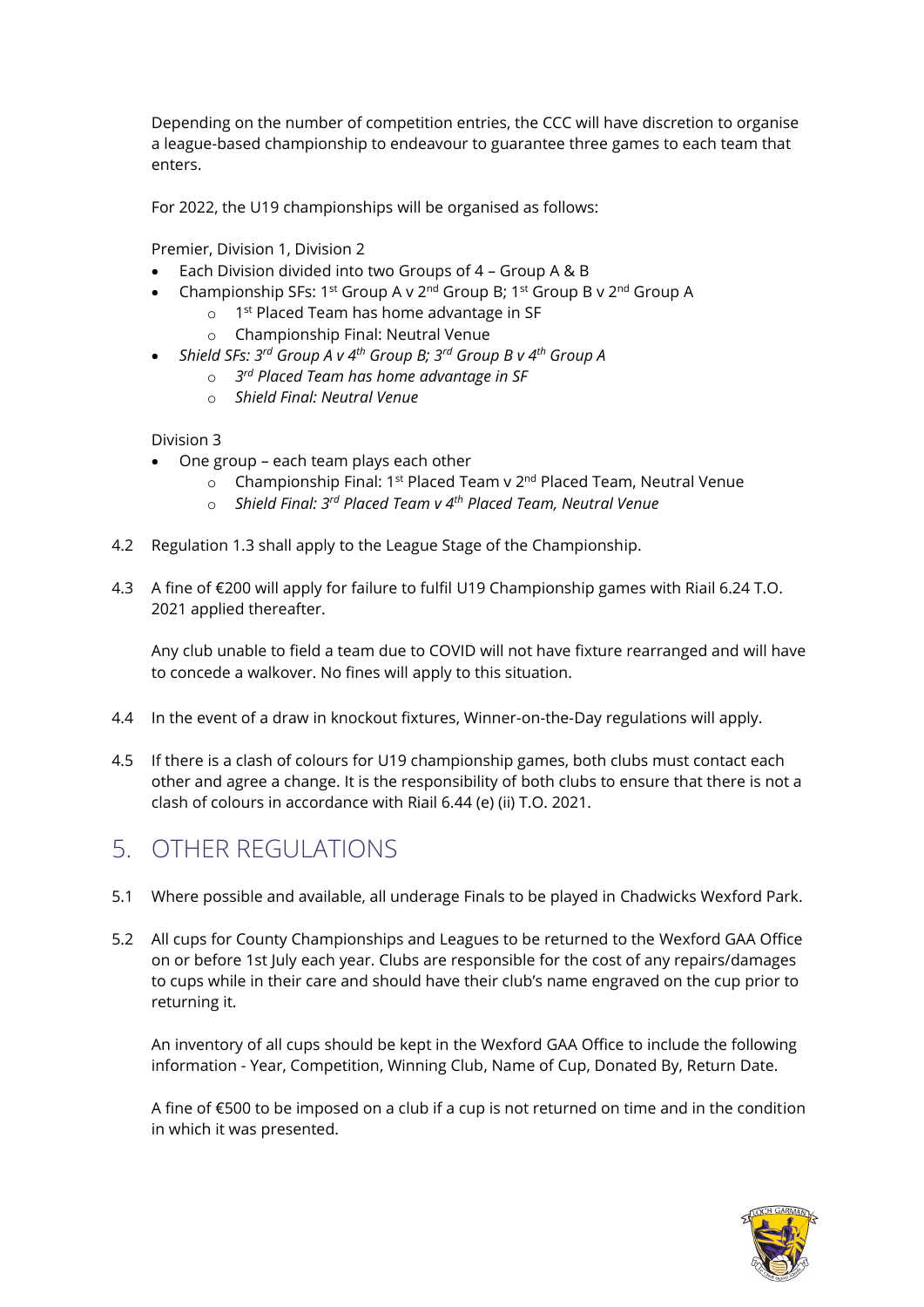- 5.3 CLG Loch Garman shall operate a no smoking policy at grounds under its jurisdiction on match days (in the interest of Health and Safety).
- 5.4 Captains of our County Teams shall be selected by the Team Management (not necessarily from the county champions).
- 5.5 All side-line flag posts be flexible or a minimum of 4ft high (safety issue).
- 5.6 Any member of a County sub-committee failing to attend three consecutive meetings without reasonable excuse shall cease to be a member, and his/her place shall be filled by the County Committee.
- 5.7 The name of the club shall be inscribed "as Gaeilge" on all championship medals.
- 5.8 The Leinster and Central Council representatives of Wexford County Committee shall give a report at each County Committee meeting. The Leinster and Central Council representatives of Wexford County Committee shall have a detailed written report of activities of their respective Councils included in the Annual Report at County Convention.
- 5.9 Any decisions made in respect of the All-County Leagues and County Championships are a matter for the County Committee and are to be reviewed on an annual basis.
- 5.10 Scór: Any club competing as County Champions at Leinster or All Ireland level shall receive financial assistance from the County Committee.

Winners of the adult and underage solo singing competitions will be invited to sing the national anthem at a county final and / or a home national league game.

- 5.11 The County Committee shall be furnished with a report from the Leinster Convention and All Ireland Congress.
- 5.12 All notices convening meetings of the County Committee shall be dispatched to the Club Secretary and a text message sent to the County Board delegates seven days prior to the meeting. A special meeting of the County or District Committees can be called on the request of the County Chairperson or the County Secretary or by five members.
- 5.13 The County Treasurer shall lodge all gate receipts taken at a fixture under the control of a District Committee to the credit of the County Committee Account at AIB, North Main Street, Wexford.
- 5.14 The County Coiste na nÓg subcommittee and all recommended work groups of Coiste na nÓg must be ratified by County Committee.
- 5.15 The Coiste na nÓg Annual Meeting is to be held prior to the county committee's Annual Convention.
- 5.16 The enacting of a byelaw needs only a simple majority, but the amendment or deletion of a byelaw requires a three-fifths majority of those present at Convention, entitled to vote and voting.

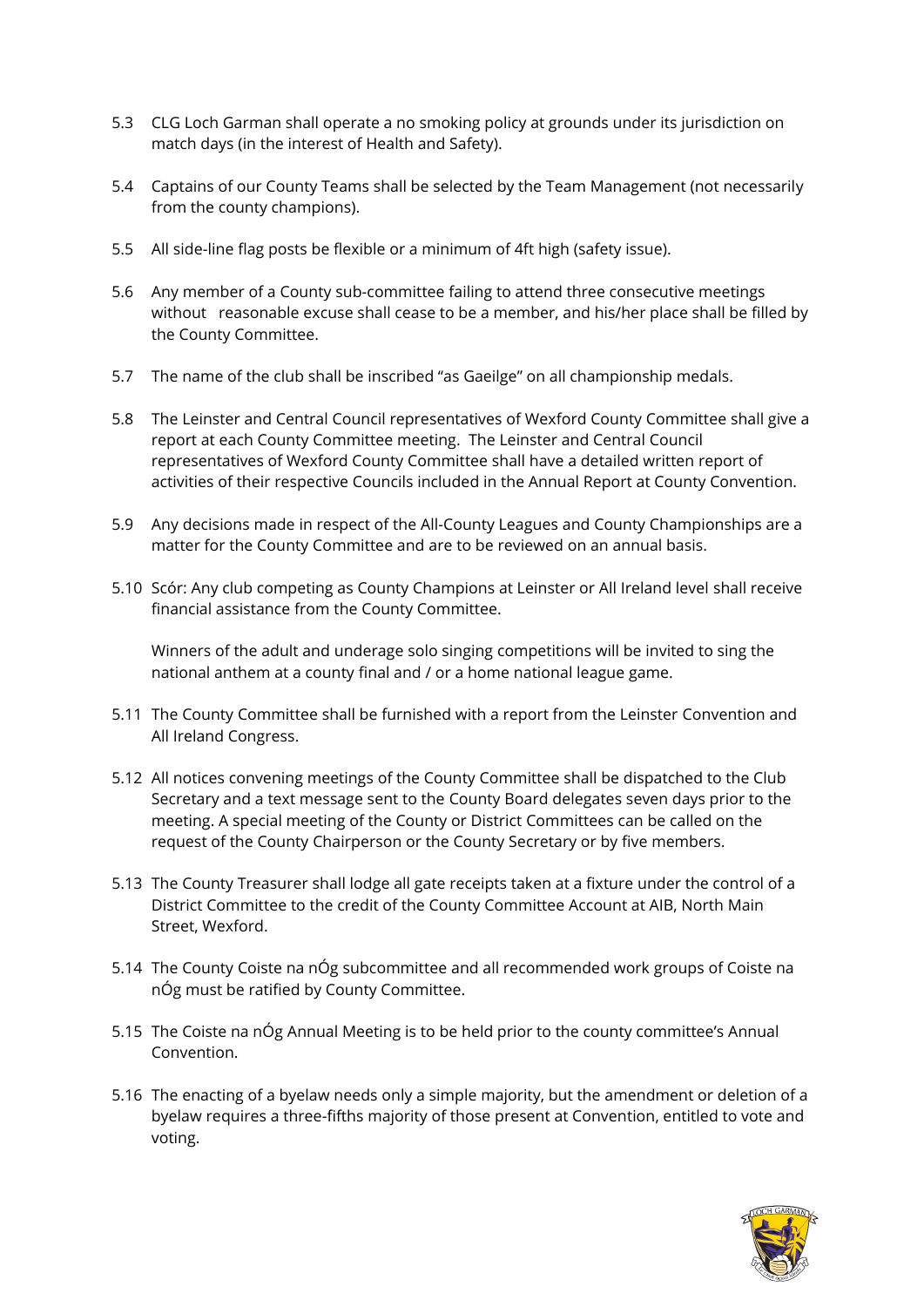- 5.17 The enacting, deletion, or amendment of a regulation requires a simple majority of those present at County Committee, entitled to vote and voting.
- 5.18 All team lists are to include the full name of players in Irish and to be signed by the signature of Secretary or Assistant Secretary or the Official-in-Charge in accordance with Riail 1.7 (e) and Riail 6.44 (c) T.O. 2021. Clubs must ensure that players wear the same numbered jersey as per team sheet.
- 5.19 The Score Board Clock in Chadwicks Wexford Park will continue until each half is complete. The same regulation shall apply to any other venue where a score board clock is used.
- 5.20 Friday night is the night designated by the County Committee for the playing of District Junior B Hurling and Football Championship. Friday night is also club night. Inter-County Teams (with the exception of Senior Inter-County) must seek permission from the Management Committee if they wish to train on a Friday night.
- 5.21 Clubs who do not have an Active Referee will be penalised as follows:

2022: Club will lose home advantage for the first game of every team from Under 13 to Adult and pay an additional €200 to the referee training fund.

2023: Club will lose home advantage for the first two games of every team from Under 13 to Adult and pay an additional €500 to the referee training fund.

The list of Active Referees is determined by the Referees' Administration Committee.

# 6. Underage

6.1 If there is a clash of colours for U13 – U17 games, both clubs must contact each other, agree a change. It is the responsibility of both clubs to ensure that there is not a clash of colours in accordance with Riail 6.44 (e) (ii) T.O. 2021.

if there is a clash of colours, involving a game with an amalgamated team, the amalgamated team must change.

6.2 Change to Fixtures Policy and Protocol on Pitch Availability

If the host team venue is unavailable, they must concede home advantage and make alternative arrangements well in-advance with the away team. In forfeiting home advantage, the home team must still pay the Referee.

Home team must inform the assigned referee to ensure that they can travel to the away team's venue, if not please contact Coiste na nÓg CCC Secretary.

Championship Games cannot be postponed by Managers/Mentors due to weather conditions. In accordance with Riail 1.1 (i) (Rules of Control) T.O. 2021, only the referee has the power to declare the ground or other conditions unsuitable for play after consulting, where feasible, with the Officials in Charge of the fixture.

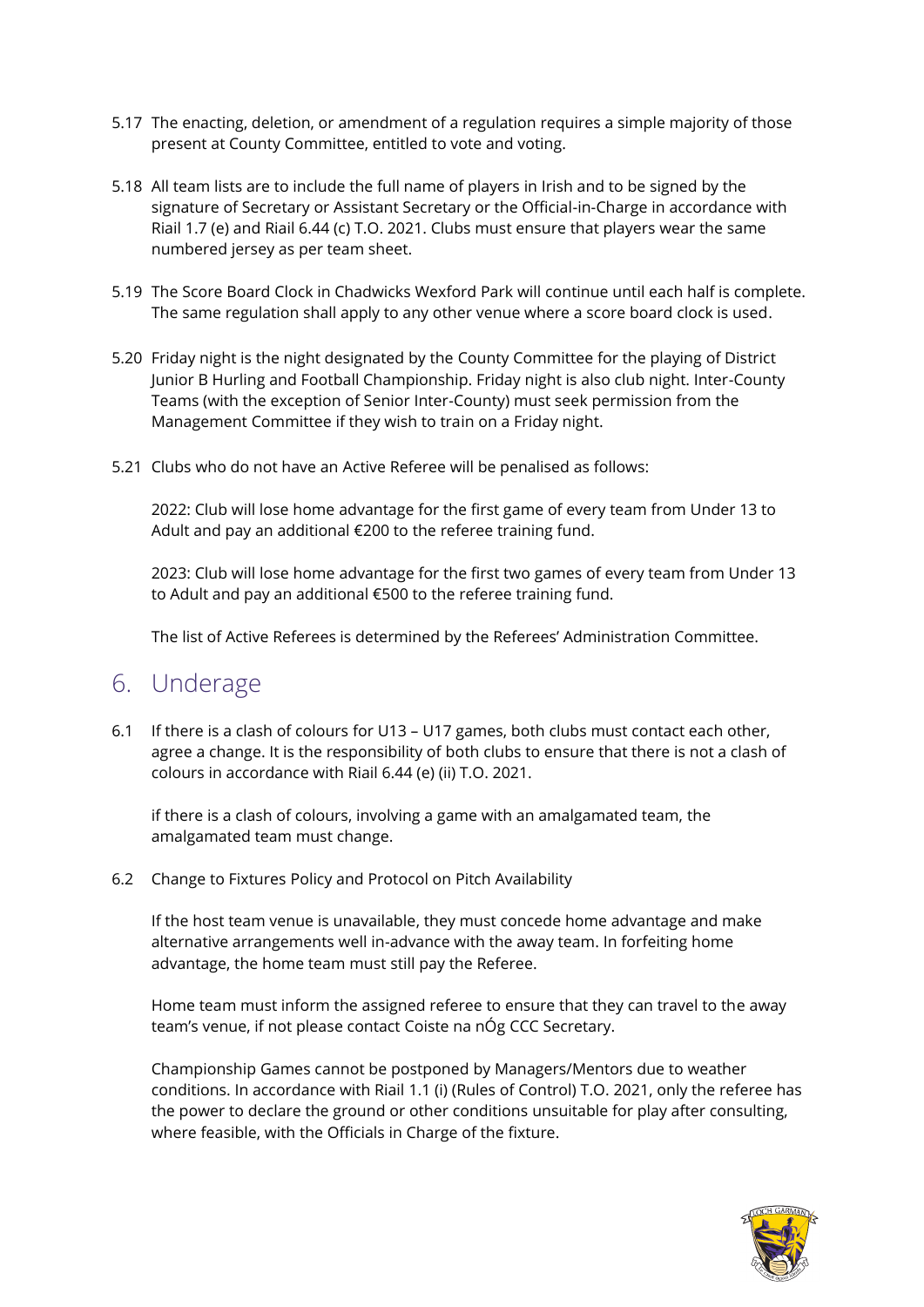Postponements in exceptional circumstances maybe agreed to by the CCC, e.g. family bereavement of parents, grandparents, brothers and sisters.

Games can be brought forward with the permission of both Clubs.

The CCC will not entertain any club requests for other sports, holidays etc in relation to postponements, etc. However, if Club wishes to bring forward a fixture to accommodate a need to postpone a game the CCC will grant such requests providing both clubs are in agreement.

It the responsibility of a club mentors to identify and know it's player availability in relation to games.

- 6.3 In the event of a draw in knockout games, winner-on-the-day regulations will apply. The format of the winner-on-the-day regulations will be set for each age group by Coiste na nÓg CCC.
- 6.4 All underage walkovers result in a fine of €40.

Any club unable to field a team due to COVID will not have fixture rearranged and will have to concede a walkover. No fines will apply to this situation.

### U13 Hurling & Football

- 6.5 Unlimited Substitutions will be allowed in U13 Grade competitions in both Hurling and Football.
- 6.6 In U13 Grade competitions in both Hurling and Football will be played on a 15-a-side basis with the exception of Division 5 where the competitions may be played on a 13 a side basis up to quarter final stages, based on the discretion of the CCC.
- 6.7 Size 4 Football and Sliotar to be used in all U13 Grade Competitions in both Hurling and Football.
- 6.8 All matches in all U13 Grade Competitions in both Hurling and Football to comprise of 2 halves of 25 minute each.
- 6.9 All U13 competitions in both Hurling and Football to be played with pitch size measuring from 13 metre line to the opposite 13 metre line, full width of pitch and small goals.
- 6.10 In all U13 competitions in both Hurling and Football a 10-minute penalty will apply where a player is shown a yellow or black card. A player may not be replaced/substituted while this 10-minute penalty applies.
- 6.11 The following Regulation shall apply to the League Stage of the U13 competitions:
	- (a) League results shall be credited as follows: 2 points for a win, and one for a draw.
	- (b) If a Team is Disqualified or Retires during the course of the League Stage, its played Games shall stand and its unplayed Games shall be awarded to the Opposing Teams.

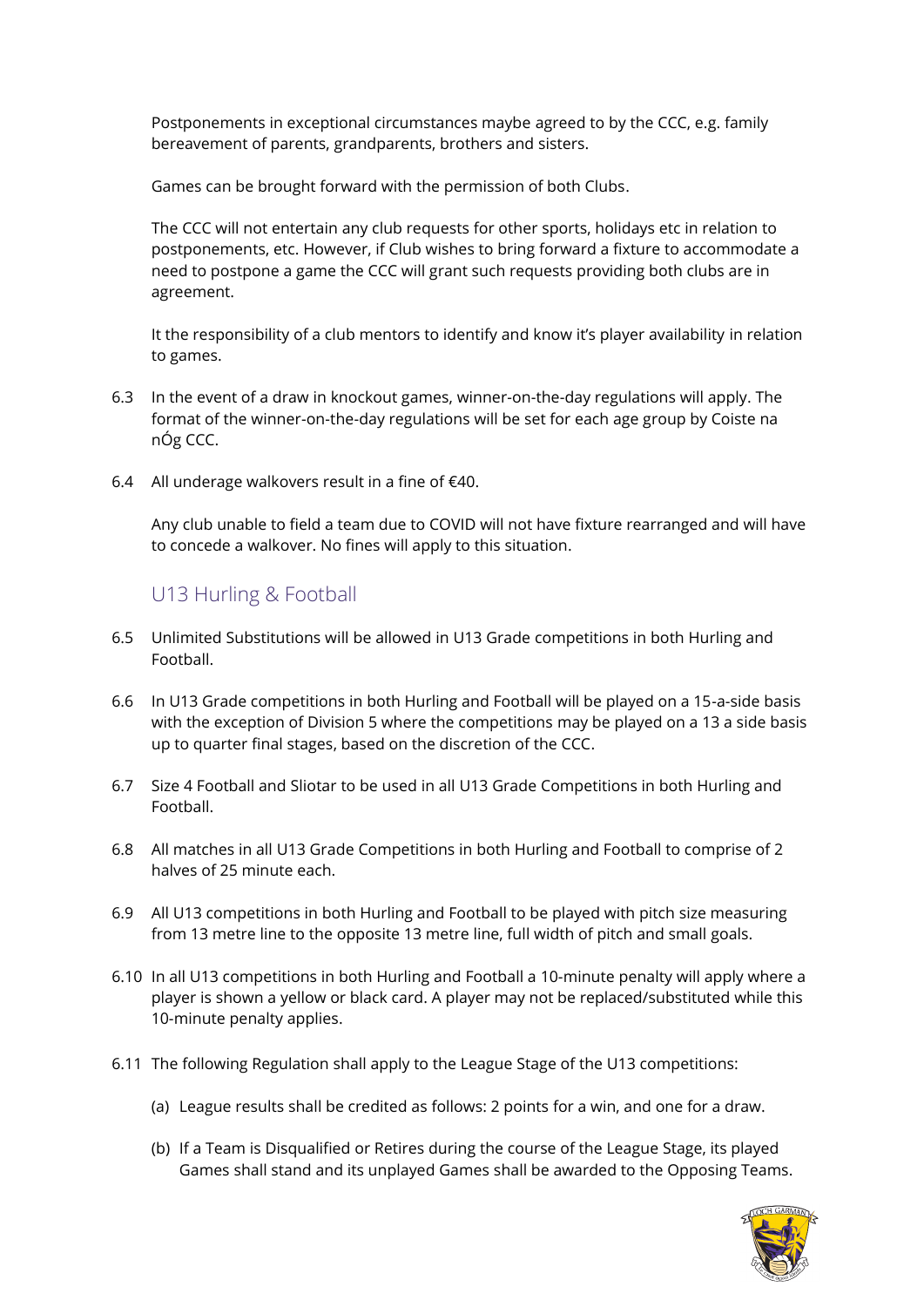- (c) Except where provided for otherwise in these Rules, when Teams finish with equal points, the tie shall be decided by the following means and in the order specified:
	- (i) If one of the teams in question has given a walkover in any match, they shall concede position
	- (ii) Where two Teams only are involved the outcome of the meeting of the two Teams in the previous game in the Competition;
	- (iii) Lowest Total Score Conceded;
	- (iv) Lowest Total Goals Conceded;
	- (v) Draw lots.
- (d) In the event that two teams or more finish with equal points, but have been affected by a disqualification, loss of game on a proven objection, retirement or walk over, all games involving the team(s) giving the walkover(s) shall be excluded when Total Scores and Total Goals are being calculated for (c) (iii) and (iv).

### U15 Hurling & Football

- 6.12 U15 Grade competitions to be graded from 2020 U13 championship competitions.
- 6.13 Size 4 Football and Sliotar to be used in all U15 Grade Competitions in both Hurling and Football.
- 6.14 All matches in all U15 Grade Competitions in both Hurling and Football to comprise of 2 halves of 30 minute each.
- 6.15 All U15 competitions in both Hurling and Football to be played on a full-size pitch.
- 6.16 Unlimited Substitutions will be allowed in U15 Grade competitions in both Hurling and Football.
- 6.17 The U15 Grade Championship in both Hurling and Football to be played using the U13 Format for 2019 with one amendment i.e.: Top 4 teams in Division 1 to qualify for S/F. Teams finishing 5th to 8th in Division 1 and top 4 teams in Division 2 qualify for Division 2 Q/F etc Amendment -Shield in Division 5 only
- 6.18 Regulations 6.11 shall apply to the League Stage of the U15 competitions.

### U17 Hurling & Football

- 6.19 Size 5 Football and Sliotar to be used in all U17 Grade Competitions in both Hurling and Football.
- 6.20 All matches in all U17 Grade Competitions in both Hurling and Football to comprise of 2 halves of 30 minute each.
- 6.21 Teams competing in U17 Grade competitions in both Hurling and Football to be graded from 2020 U15 championship competitions.

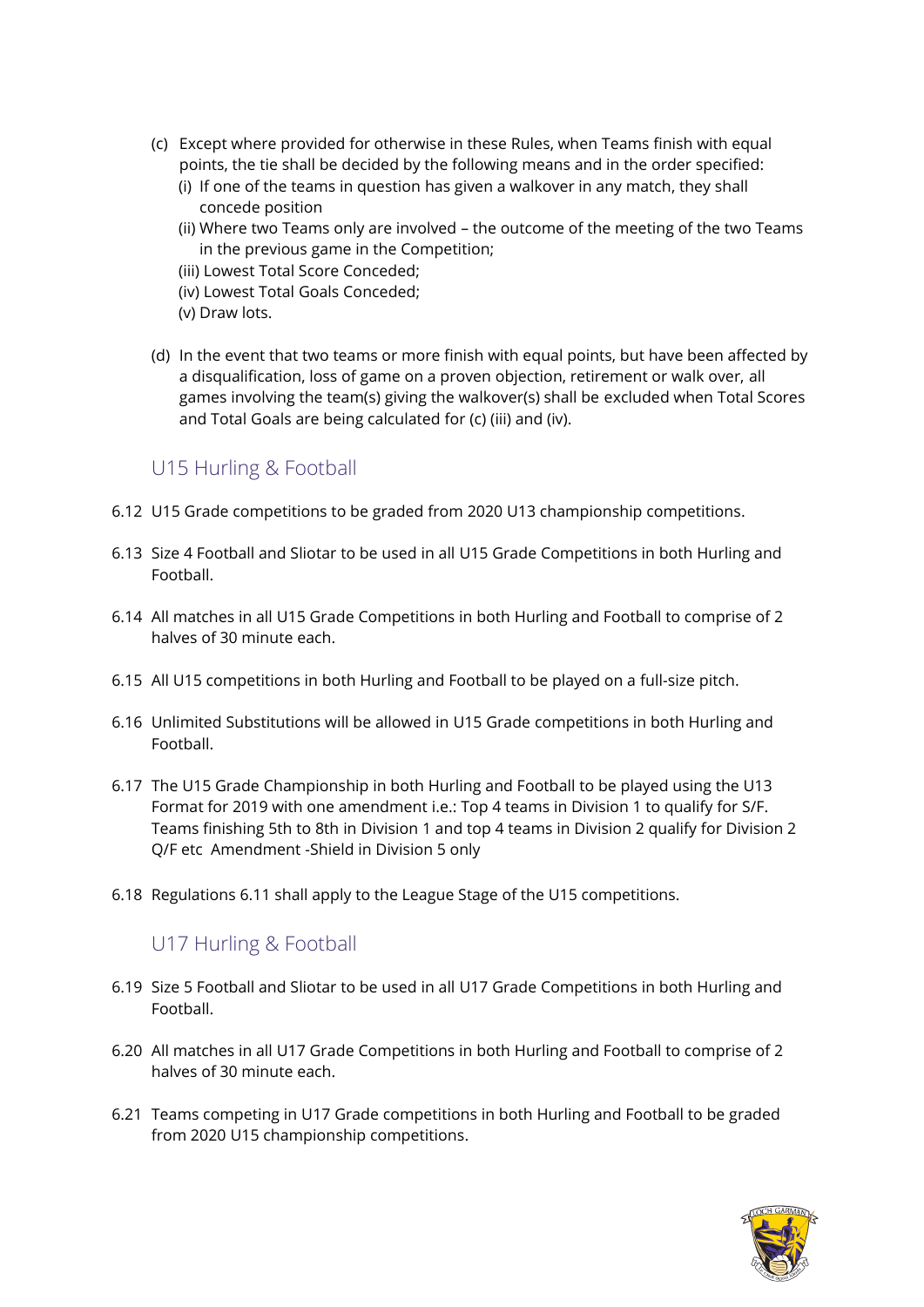- 6.22 Unlimited Substitutions will be allowed in U17 Grade competitions in both Hurling and Football.
- 6.23 The U17 Grade competitions in both Hurling and Football to be played as per Adult Rules (except in respect of substitutions as set out in 6.16).
- 6.24 The U17 Grade Championship in both Hurling and Football to be organised by CCC based on recommendation from Coiste na nÓg.
- 6.25 There will be an U17 Grade League in both Hurling and Football for players not on the intercounty minor hurling and football panels to be devised by CCC.
- 6.26 The following Regulation shall apply to the League Stage of the U17 competitions:
	- (a) League results shall be credited as follows: 2 points for a win, and one for a draw.
	- (b) If a Team is Disqualified or Retires during the course of the League Stage, its played Games shall stand and its unplayed Games shall be awarded to the Opposing Teams.
	- (c) Except where provided for otherwise in these Rules, when Teams finish with equal points, the tie shall be decided by the following means and in the order specified:
		- (i) If one of the teams in question has given a walkover in any match, they shall concede position
		- (ii) Where two Teams only are involved the outcome of the meeting of the two Teams in the previous game in the Competition;

(iii)Scoring Difference (subtracting the total Scores Against from total Scores For); (iv) Lowest Total Score Conceded;

- (v) Lowest Total Goals Conceded;
- (vi) Draw lots.
- (d) In the event that two teams or more finish with equal points, but have been affected by a disqualification, loss of game on a proven objection, retirement or walk over, all games involving the team(s) giving the walkover(s) shall be excluded when Total Scores and Total Goals are being calculated for (c) (iii), (iv) and (v).

# 7. Submission Deadline Dates (All 5pm)

| Transfer Request Deadline            | 4 February 2022                  |
|--------------------------------------|----------------------------------|
| Championship/League Entries          | 10 February 2022                 |
| <b>Isolated Player Applications</b>  | 1 March 2022 (excluding U19/U20) |
| First 15s                            | 27 February 2022                 |
| U19/20 Entries                       | TBC.                             |
| U19/U20 Isolated Player Applications | TBC.                             |

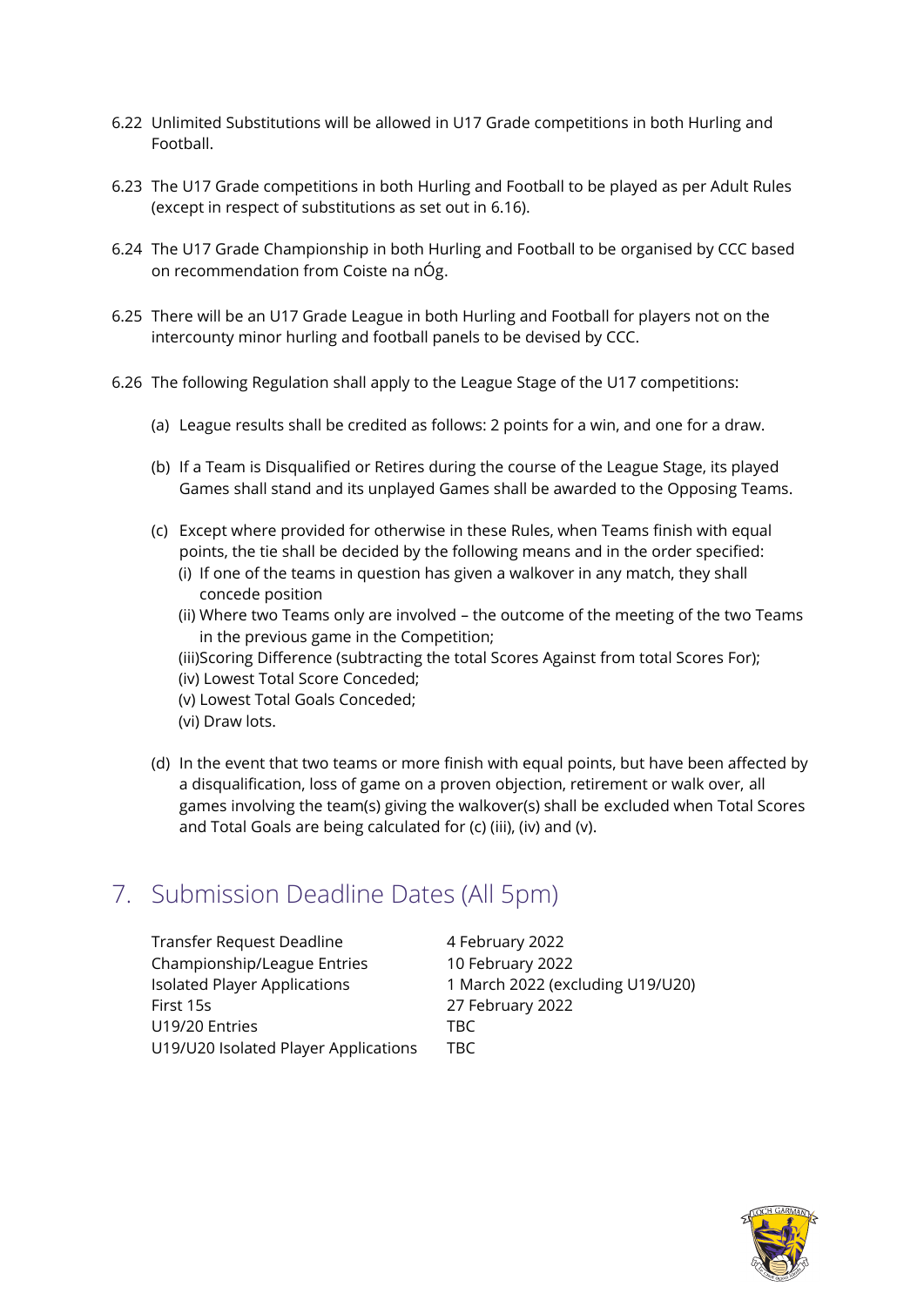# Appendix 1

### MATCH DAY REGULATIONS

#### **Introduction**

These Match Day Regulations have been drawn up by the Wexford GAA Management Committee and CCC for the 2022 Club Championships.

Please note additional regulations in relation to these competitions are included in the Championship Regulations.

Wexford GAA is mindful of the GAA Give Respect Get Respect campaign and has drawn up these Regulations for the benefit of all stakeholders – players, referees, team management, officials, media, members and spectators.

#### Side-line Official/Match Monitor

A Side-line Official may be appointed by the Committee-in-Charge and it shall be his duty to report any breaches of these Regulations.

The Committee-in-Charge may also appoint a Match Monitor who shall be responsible for any duties assigned. The Side-line Official shall include in their report any relevant observations or breaches reported to him by the Match Monitor. These will then form part of the Referee's Report in accordance with Rule 1.6, Rules of Control, T.O. 2021 Cuid II but any errors or omissions in respect of this shall not invalidate the Report as a whole.

The Committee-in-Charge may also impose penalties for breaches of the Regulations brought to its attention by a Match Monitor where a Side-line Official has not been appointed, members of the Committee-in-Charge or the Management Committee.

Failure to respect the regulations and follow laid down procedures therein may lead to penalties as defined in General Rule & Section 3 of this document being imposed on individuals, teams, County Committees, or Clubs by the Committees-in-Charge.

Penalty for breach of below Regulation(s) included in this document : Club concerned fined €50 per breach of regulation.

### The GAA – Where We All Belong

All players, mentors and team officials are reminded of Riail 1.12. T.O. 2021. Wexford GAA is Anti-Sectarian, Anti-Racist and committed to the principles of inclusion and diversity at all levels. Any conduct by deed, word or gesture of sectarian or racist nature or which is contrary to the principles of inclusion and diversity against a player, official, spectator or anyone else, in the course of activities organized by the Association, shall be deemed to have discredited the association. Where a member of the association has been found to have discredited the association, the minimum penalty is an 8 week suspension.

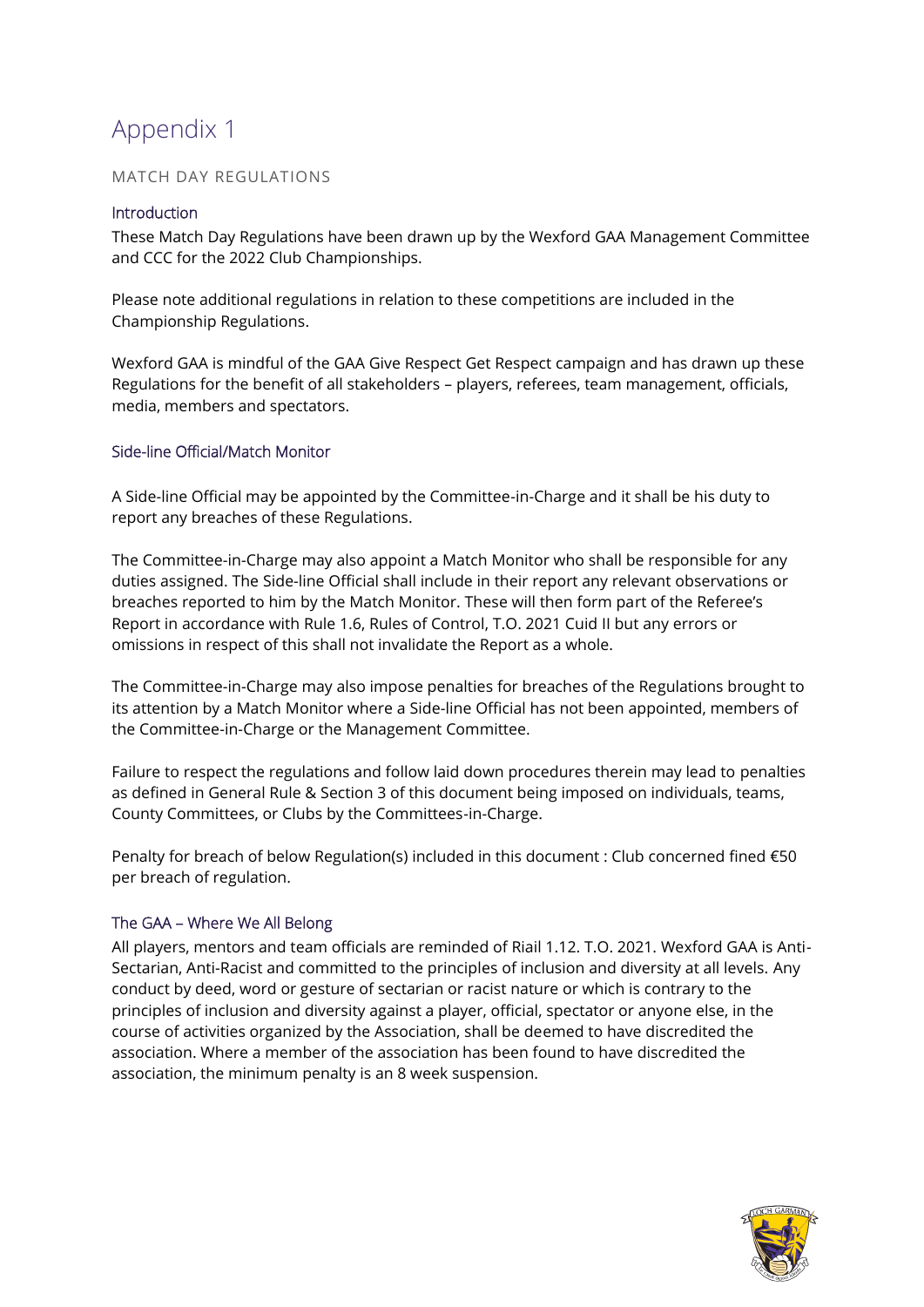## 1. Ground/Pitch Regulations

**1.1** Ground Regulations shall apply to all venues considered suitable for club championships. They shall include procedures for entry to each ground, designated areas for substitutes and Team Officials and shall be communicated to Teams in advance.

**1.2** Only a maximum of 30 players (starting 15 and 15 panel-members) shall be allowed entry to the Controlled Zone. The Controlled Zone is defined as the dressing room and pitch-side area. Dressing Rooms will not be available to teams at venues. All substitutes must sit in the designated areas identified and must leave the field of play 3 minutes before the throw-in to go to the appropriate designated areas.

**1.3** A maximum of 10 Team Officials & Club Officials shall be allowed entry to the controlled zone. The COVID Supervisor for each team should be included on the team list. All Team Officials must sit in the designated areas identified and must leave the field of play 3 minutes before the throw-in to go to the appropriate designated areas.

**1.4** A maximum of eight Team Officials shall be allowed within the pitch enclosure during the playing of our games. These should include:

- One Bainisteoir
- Three Selectors
- One Medic
- One Club Official
- Two Maor Camán / Maor Uisce

Note: The Bainisteoir, Medics and Maor Camán / Maor Uisce shall wear designated distinctive bibs.

**1.5** There shall be two designated areas for team personnel and officials:

I. Bainisteoir's zone in which seats for the Bainisteoir, three Selectors, one Medic and one Club Official should be provided (see pitch layout);

II. A seated area for substitutes and all other permitted team officials.

**1.6** For games outside Chadwicks Wexford Park, Bellefield and O'Kennedy Park each team shall be allocated a side of the pitch in advance of the game by the Committee-in-Charge, where their team officials and panel of players, as per regulations 1.3, 1.4 and 1.5, shall be positioned during the game.

The Team Officials & Players Zone shall be positioned between the two 20m lines and have seats which will be positioned to ensure compliance with Government social distancing guidelines (currently 2metres).

For games in Chadwicks Wexford Park, Bellefield and O'Kennedy Park, the alternative layout will be enforced with space reserved for substitutes.

**1.7** Where the National Anthem precedes a game, Teams shall stand to attention respectfully facing the flag for the full duration of the anthem; Helmets must not be worn for Amhrán na bhFiann, for the parade or in team photographs. At least 30 seconds will be provided to teams after the anthem, this is to allow for any team huddles or warmups before they are required to get into position for the start of the game. There will also be a three minute and a one-minute

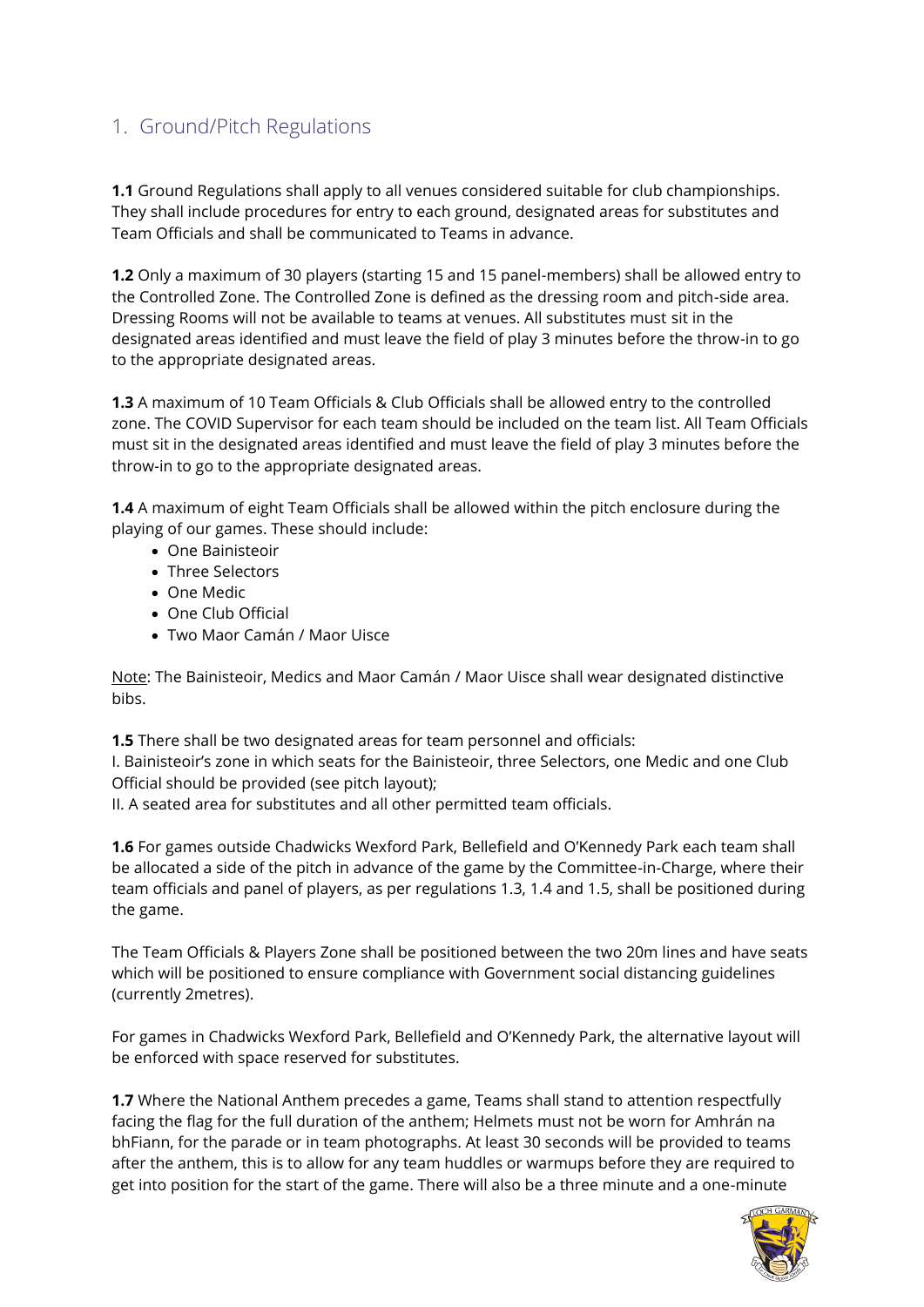reminder before the National Anthem is played. All other officials should be off the field when the National Anthem is been played.

Ball Boys are not permitted.

### **1.8 Dress**

Jerseys are to be properly numbered in accordance with the official list. Players are to be numbered in accordance with the match programme - an exception will be made only in the case of a valid withdrawal. Such withdrawal to be notified in advance to the referee.

Uniform colour of socks and shorts is to be worn by all players.

### **1.9 Warmups (All Grounds)**

Teams are asked to follow the guidelines for warmups outlined below.

All teams to warm up as directed by ground staff to limit the damage on the turf.

Goalkeepers should carry out the bulk of their warmups between the warmup poles which will be set out on the goal line at both ends by the ground staff to the exact width of the goals and will alternate sides between each match. Goalkeepers should also practice their kick outs between the 2 cones set out by the ground staff on the 13m line in front of the warmup poles.

Teams are not to enter the field until their allocated time until 20 mins prior to the throw-in time. No warm downs are allowed on the pitch

### **1.11 Responsibility**

Games and Ground regulations apply to all players and officials and adherence to the regulations is the responsibility of the Club Chairperson. In their absence, their responsibilities will pass to the Rúnaí/Nominated Person.

The Bainisteoir also shares the responsibility of ensuring the Games Regulations are respected by players and members of team management.

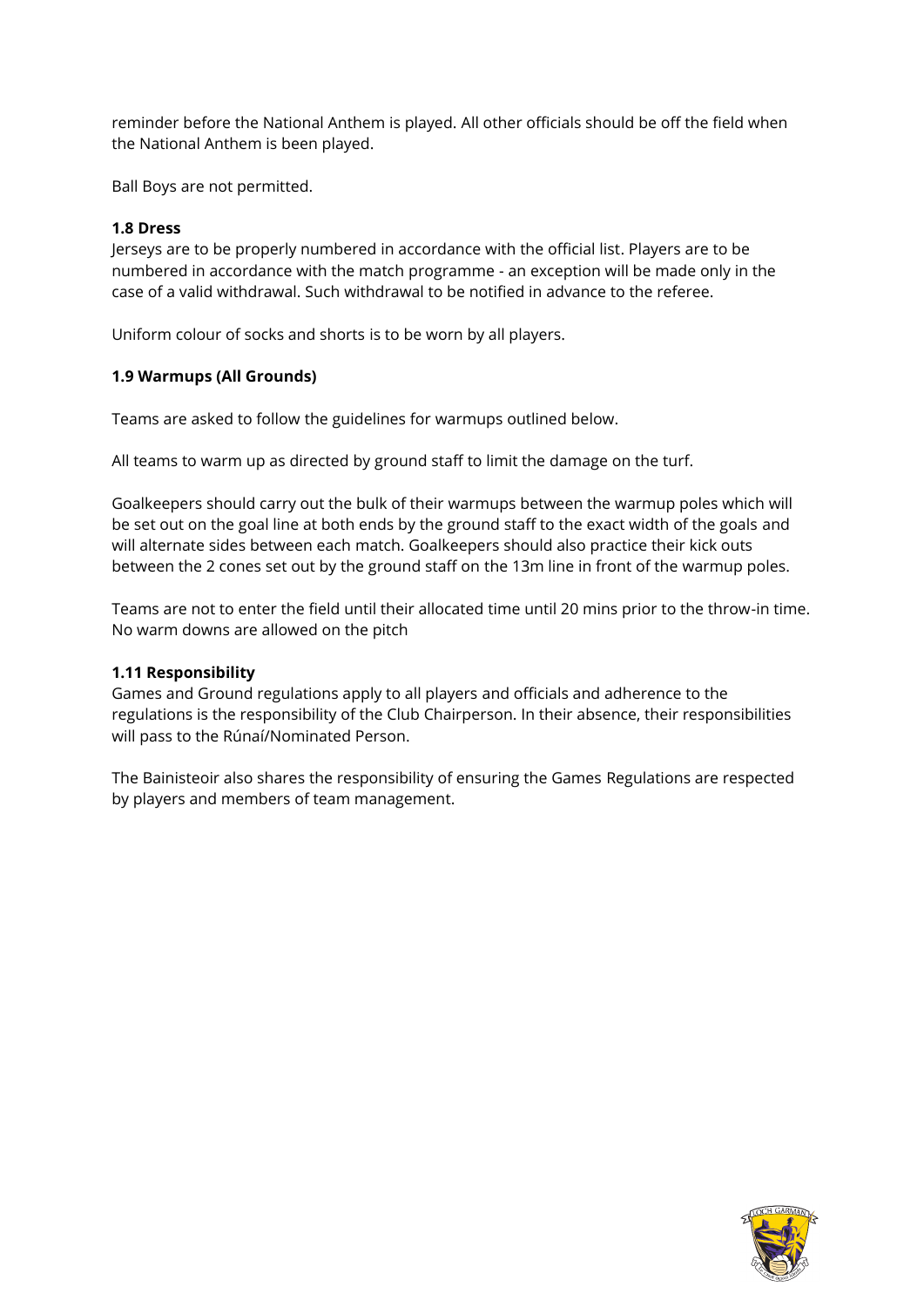### **Pitch Layout – Where Substitute Areas / Dugouts are on Opposite Sides of the Pitch**



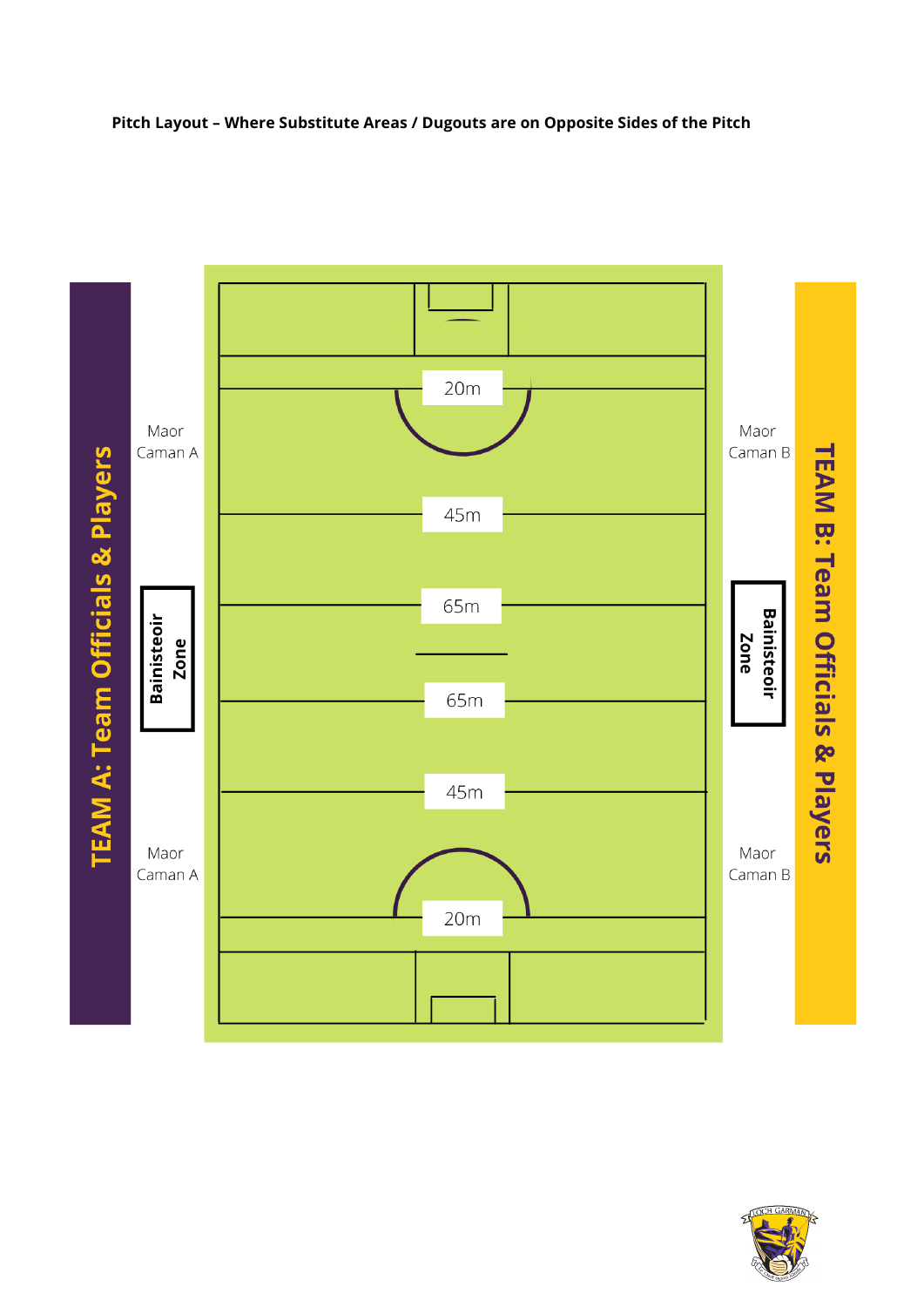### **Pitch Layout – Where Substitute Areas / Dugouts are the Same Side of the Pitch Chadwicks Wexford Park, Bellefield and O'Kennedy Park**



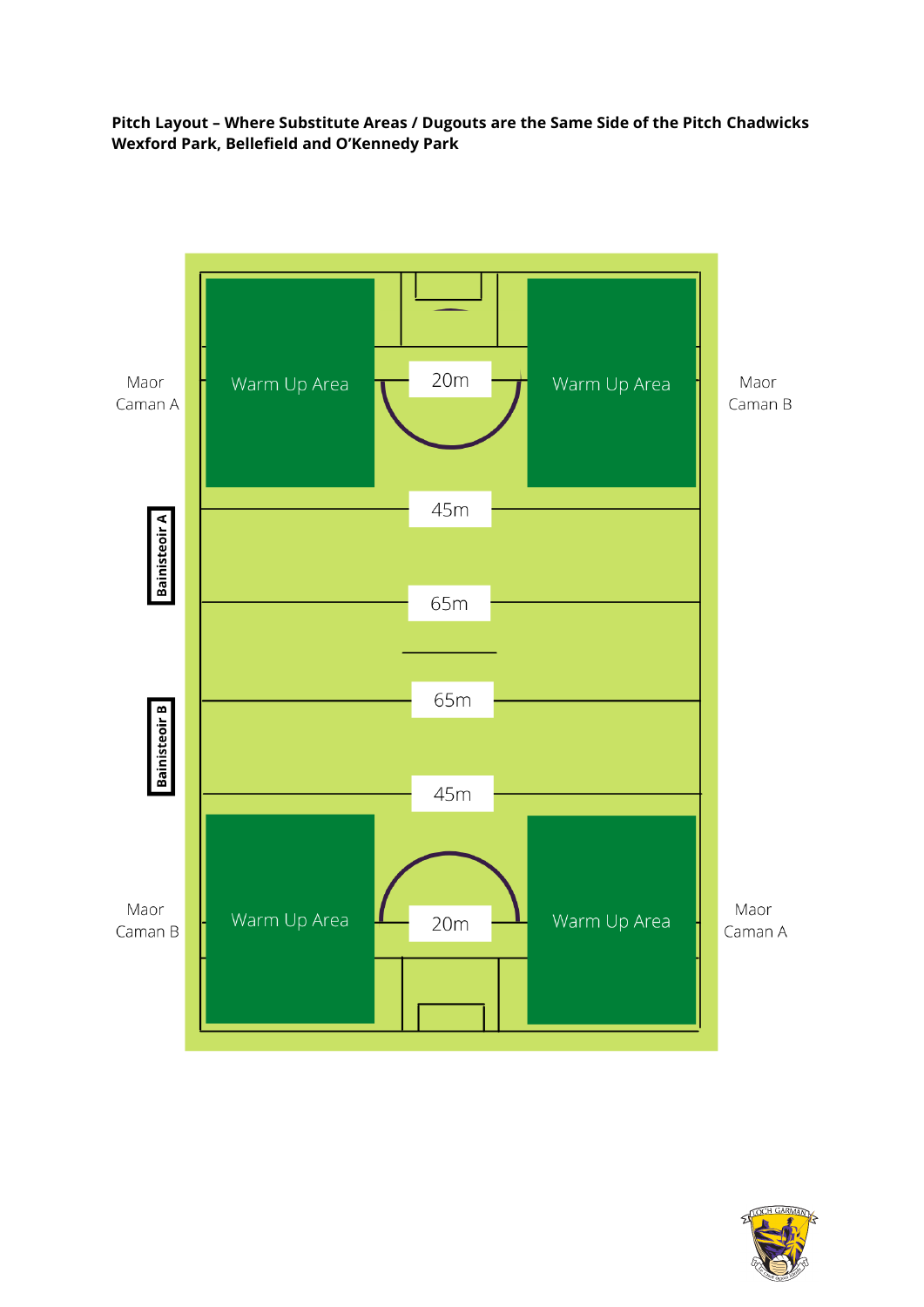## 2. Game Regulations

**2.1** The Referee is in overall charge of Game Regulations and shall delegate authority to his Linesmen & Sideline Official; they shall include the Sideline Official/Match Monitor's report(s) with his match report as appropriate. *The Referee has the authority during the game to send any person in breach of these Regulations to the stand/outside the pitch enclosure and such person cannot be replaced.*

**2.2** All Team Officials in the designated areas must be named on the Official list given to the Referee and may include: Bainisteoir, Medics, Maor Camán (Hurling Only) and Club Official.

**2.3 Club Official -** Game and Ground regulations apply to all players and officials and adherence to the regulations is the responsibility of the Club Official. The Bainisteoir also shares the responsibility of ensuring that Game Regulations are respected by players and members of team management. The Club Official shall also have the responsibility for preparing substitutions slips.

**2.4 Bainisteoir -** The Bainisteoir shall wear a designated distinctive top and is not permitted to enter the field of play. Where marked, they must remain within the Bainisteoir zones as marked in the pitch layouts. Where not marked, they may move along the sideline between the two 20m lines. The Bainisteoir may not act in any other capacity.

**2.5 Selectors –** Up to three Selectors shall be identified on the Official Team list and shall sit in the areas designated in Ground Regulations; they may not enter the field of play and must remain seated at all times.

**2.6 Medics -** One Medical person shall be identified on the Official Team list and shall sit in the areas designated in Ground Regulations; they shall wear clear identification and may only enter the field of play to attend to an injured player(s). Selectors/Coaches cannot act as a medic person, without advance approval from the Committee in Charge. Medical personnel while performing their duties are required to wear PPE.

### **2.7 Maoir Camán / Maoir Uisce**

Two Maoir Camán / Maoir Uisce, who must be over 18 years of age, are permitted per team; they may not enter the field of play. Each must wear an official bib and will be situated as per the pitch layouts, and at least two metres from the side-line.

Official team personnel (Selectors/Coaches), substitutes, injured players or members of the extended panel may not act as Maoir Camán / Maoir Uisce. In the event that any official team personnel, injured player or a member of the extended panel act as a Maoir Caman / Maoir Uisce, any breach of rule shall be considered as a Misconduct at Games by Team Officials infraction.

In Hurling, the Maoir Camán may only enter the field of play with a replacement hurl when necessary. Maoir Camán are not allowed to carry water into the players.

Any unauthorised incursions onto the field of play will be dealt with under Riail 7.2 2021.

**2.8 Substitutes -** Substitutes are not allowed a kick/puck around at half-time in County Semi Finals or County Finals. A maximum of three substitutes wearing designated distinctive tops may

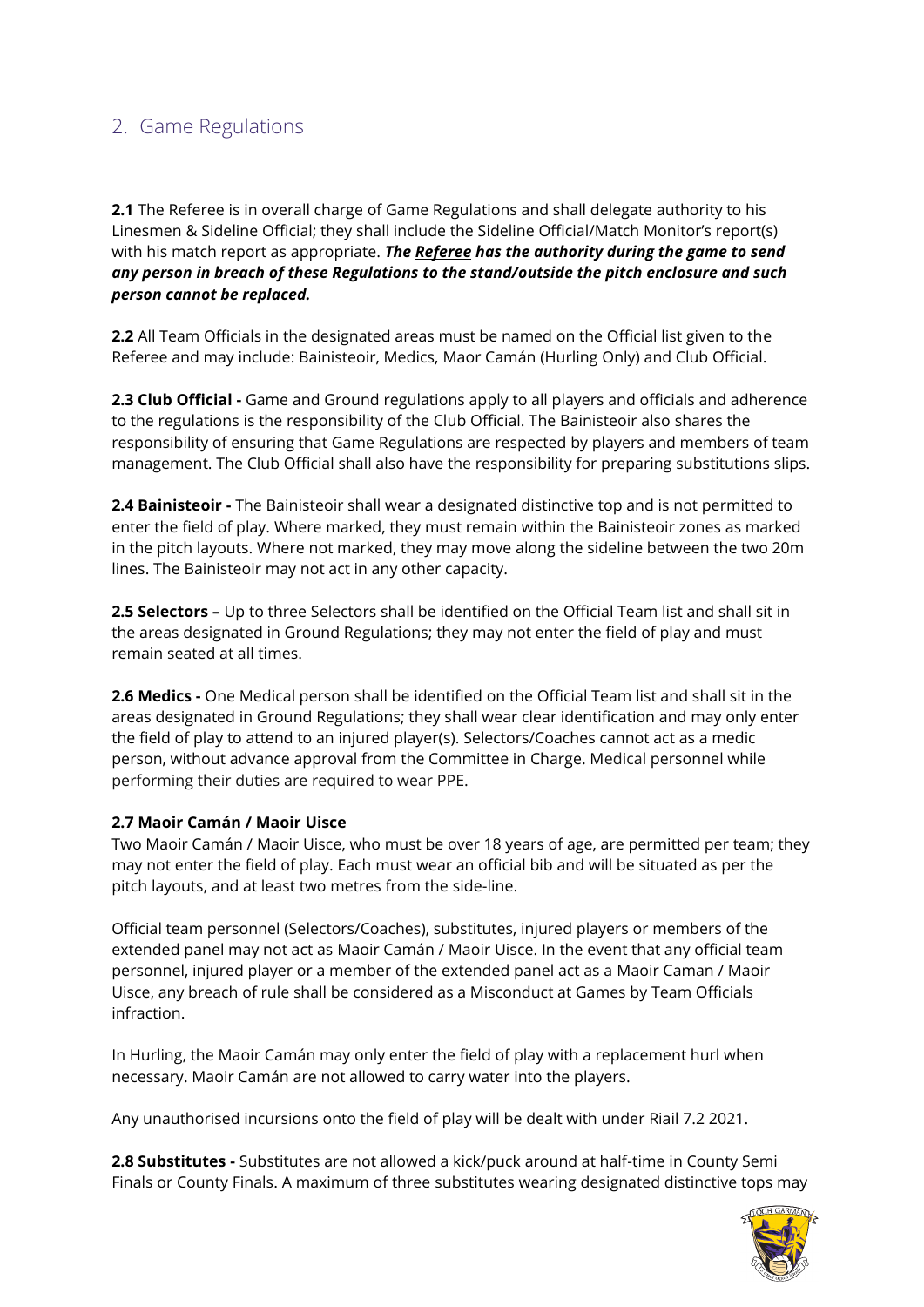warm up on side-lines at any one time. They may not bring a hurl or ball on to the side-line with them.

**2.9 Sliotars -** Any sliotars not officially approved and displaying the official GAA stamp shall not be used. Breaches shall be brought to the attention of the Referee. A white sliotar must be used for all Adult Club Championship matches.

**2.10 Late Fielding** - A team taking the field late before a game shall be subject to the penalties outlined in Rule 6.44(d)(i), T.O. 2021; a team responsible for a half time interval being exceeded shall be subject to penalties outlined in Rule 6.44(d)(ii)(a), T.O. 2021 and a team responsible for an interval period allowed being exceeded by more than 10 minutes shall be subject to penalties outlined in Rule 6.44(d)(ii)(b), T.O. 2021.

**2.11 Distinctive Tops** – If not wearing the official bib, the distinctive tops as listed above concerning the Bainisteoir shall not clash with the main colour of either team.

**2.12 Matters not provided for** – Matters not specifically provided for in these regulations shall be dealt with by the referee and his team of officials on the day, and then by An Lár Choiste Cheannais na gComortaisí when reported via either the Referee, Side-line Official or Match Monitor.

### 3. Penalties

**3.1** Penalties for breaches of Ground/Pitch/Game Regulations shall be at the discretion of the Committee-in-Charge. These may include warnings, fines, the withdrawal of side-line privileges for individuals as outlined in Part 2 of these regulations or suspension of individuals as considered appropriate.

**3.2** The **Referee** has the authority during the game to send any person in breach of these Regulations to the stand/outside the pitch enclosure and such person cannot be replaced.

**3.3** Where **Maoir Camán** side-line privileges have been withdrawn the Committee-in-Charge will appoint Maoir Camán on a team's behalf.

**3.4** Where Bainisteoir side-line privileges have been withdrawn the Bainisteoir will be confined to a designated area as decided on by the Referee or Committee-in-Charge.

**3.5** The frequency and gravity of reported breaches in each game shall be taken into account by the Committee-in-Charge and may lead to next match penalties.

**3.6** The provisions of Riail 7.2 T.O. 2021 concerning Misconduct at Games by Team Officials shall apply.

**3.7** Individuals reported for unauthorised entry on to the field of play may be dealt with under rule 6.44 (e) T.O. 2021.

A Team Official shall not enter the field of play.